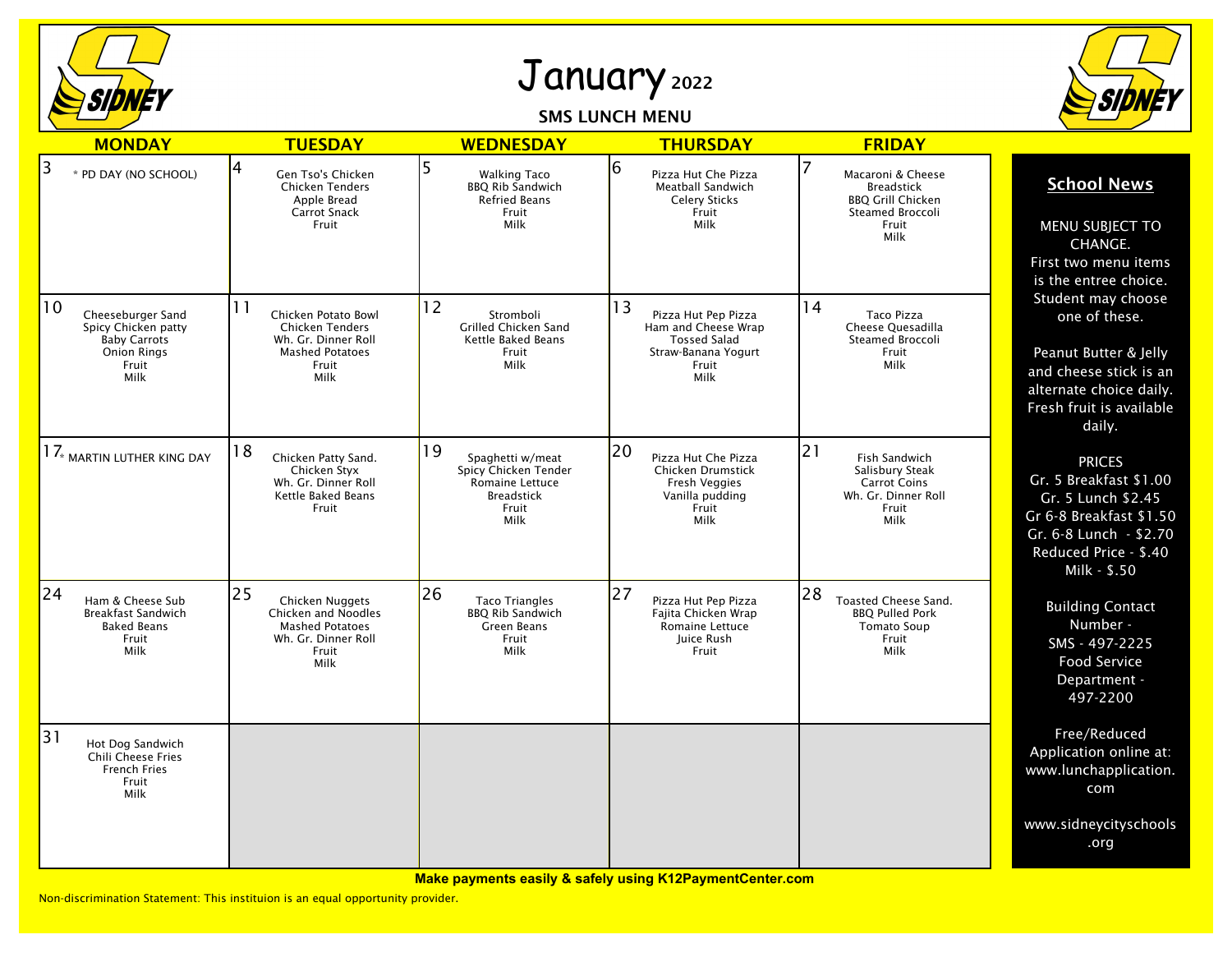| <b>Serving Date</b> | Recipe                                | Allergens                                      |
|---------------------|---------------------------------------|------------------------------------------------|
| 01/04/2022          | R-0235 - Baby Carrots (Elem/MS)       | Milk, Eggs                                     |
|                     | R-0236 - Chicken Tenders              | Wheat, Soybeans                                |
|                     | R-0255 - Milk                         | Milk                                           |
|                     | R-0305 - Carrot Snack (MS)            | Milk, Eggs                                     |
|                     | R-0484 - Uncrustable (Elem/MS)        | Milk, Peanuts, Wheat, Soybeans                 |
|                     | R-0655 - Mini Krispie Treat           | Milk, Soybeans                                 |
|                     | R-0661 - Apple Bread                  | Milk, Eggs, Wheat, Soybeans, facility Nut FREE |
|                     | R-0767 - General Tso's Chicken        | Milk, Eggs, Wheat, Soybeans                    |
|                     | R-0815 - Nacho & Cheese               | Milk, Soybeans                                 |
| 01/05/2022          | R-0213 - Walking Taco                 | Milk, Soybeans (soy)                           |
|                     | R-0255 - Milk                         | Milk                                           |
|                     | R-0484 - Uncrustable (Elem/MS)        | Milk, Peanuts, Wheat, Soybeans                 |
|                     | R-0486 - BBQ Rib Sandwich (MS)        | Milk, Wheat, Soybeans                          |
|                     | R-0657 - Pizza Hut Cheese Pizza       | Milk, Wheat                                    |
|                     | R-0687 - Cheddar cheese curls         | Milk                                           |
| 01/06/2022          | R-0217 - Popcorn Chicken              | Wheat, Soybeans                                |
|                     | R-0255 - Milk                         | Milk                                           |
|                     | R-0275 - Meatball Sandwich            | Milk, Wheat, Soybeans (soy)                    |
|                     | R-0297 - Wh. Gr. Dinner Roll          | Wheat                                          |
|                     | R-0484 - Uncrustable (Elem/MS)        | Milk, Peanuts, Wheat, Soybeans                 |
|                     | R-0657 - Pizza Hut Cheese Pizza       | Milk, Wheat                                    |
| 01/07/2022          | R-0240 - Macaroni & Cheese            | Milk, Eggs, Wheat                              |
|                     | R-0255 - Milk                         | Milk                                           |
|                     | R-0357 - Breadstick                   | Wheat                                          |
|                     | R-0484 - Uncrustable (Elem/MS)        | Milk, Peanuts, Wheat, Soybeans                 |
|                     | R-0663 - Bosco Breadsticks with sauce | Milk, Wheat                                    |
|                     | R-0763 - BBQ Grill Chicken            | Wheat, Soybeans                                |
|                     | R-0936 - Vanilla Ice cream-Hershey's  | Milk                                           |
| 01/10/2022          | R-0199 - Cheeseburger Sandwich        | Milk, Wheat, Soybeans                          |
|                     | R-0235 - Baby Carrots (Elem/MS)       | Milk, Eggs                                     |
|                     | R-0255 - Milk                         | Milk                                           |
|                     | R-0484 - Uncrustable (Elem/MS)        | Milk, Peanuts, Wheat, Soybeans                 |
|                     | R-0764 - Onion Rings                  | Milk, Wheat                                    |
|                     | R-0938 - Spicy Chicken patty Elem/MS  | Wheat, Soybeans                                |
| 01/11/2022          | R-0236 - Chicken Tenders              | Wheat, Soybeans                                |
|                     | R-0255 - Milk                         | Milk                                           |
|                     | R-0297 - Wh. Gr. Dinner Roll          | Wheat                                          |
|                     | R-0308 - Mashed Potatoes (Elem/MS)    | Milk                                           |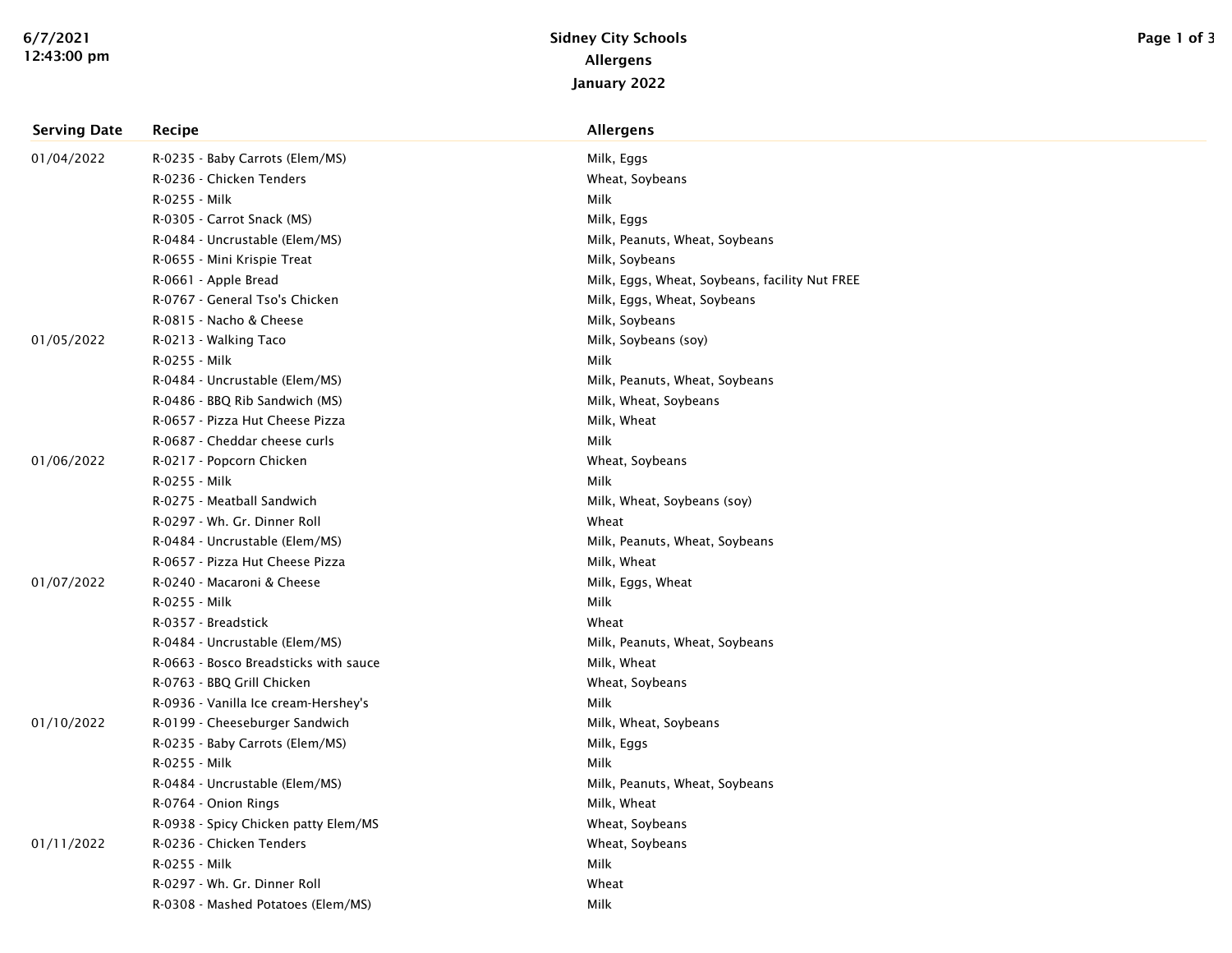| 01/11/2022 | R-0484 - Uncrustable (Elem/MS)          | Milk, Peanuts, Wheat, Soybeans                 |
|------------|-----------------------------------------|------------------------------------------------|
|            | R-0733 - Chicken Potato Bowl            | Milk, Wheat, Soybeans                          |
| 01/12/2022 | R-0255 - Milk                           | Milk                                           |
|            | R-0457 - Grilled Chicken on 3.5" bun    | Wheat, Soybeans                                |
|            | R-0484 - Uncrustable (Elem/MS)          | Milk, Peanuts, Wheat, Soybeans                 |
|            | R-0656 - Pizza Hut Pep Pizza            | Milk, Wheat                                    |
|            | R-0719 - Vanilla pudding                | Milk                                           |
|            | R-0812 - Stromboli                      | Milk, Wheat, Soybeans                          |
| 01/13/2022 | R-0205 - Sweet Potato Fries             | Soybeans                                       |
|            | R-0255 - Milk                           | Milk                                           |
|            | R-0459 - Ham and cheese wrap            | Milk, Wheat, Soybeans                          |
|            | R-0484 - Uncrustable (Elem/MS)          | Milk, Peanuts, Wheat, Soybeans                 |
|            | R-0520 - Strawberry-Banana Yogurt       | Milk                                           |
|            | R-0656 - Pizza Hut Pep Pizza            | Milk, Wheat                                    |
|            | R-0660 - Breakfast Sandwich             | Milk, Eggs, Wheat, Soybeans                    |
| 01/14/2022 | R-0255 - Milk                           | Milk                                           |
|            | R-0288 - Taco Pizza                     | Milk, Wheat, Soybeans                          |
|            | R-0484 - Uncrustable (Elem/MS)          | Milk, Peanuts, Wheat, Soybeans                 |
|            | R-0678 - Cheese Quesadilla              | Milk, Wheat, Soybeans                          |
| 01/18/2022 | R-0255 - Milk                           | Milk                                           |
|            | R-0258 - Chicken Nuggets                | Wheat, Soybeans (soy)                          |
|            | R-0297 - Wh. Gr. Dinner Roll            | Wheat                                          |
|            | R-0358 - Chicken Patty Sand. (Elem/MS)  | Wheat, Soybeans                                |
|            | R-0390 - Chicken Fingers (Fryz)         | Wheat, Soybeans                                |
|            | R-0484 - Uncrustable (Elem/MS)          | Milk, Peanuts, Wheat, Soybeans                 |
|            | R-0661 - Apple Bread                    | Milk, Eggs, Wheat, Soybeans, facility Nut FREE |
| 01/19/2022 | R-0255 - Milk                           | Milk                                           |
|            | R-0261 - Spaghetti with Meat Sauce      | Wheat                                          |
|            | R-0279 - Spicy Chicken Tenders          | Wheat, Soybeans                                |
|            | R-0357 - Breadstick                     | Wheat                                          |
|            | R-0484 - Uncrustable (Elem/MS)          | Milk, Peanuts, Wheat, Soybeans                 |
|            | R-0657 - Pizza Hut Cheese Pizza         | Milk, Wheat                                    |
|            | R-0937 - Cotton Candy ice cre-Hershey's | Milk                                           |
| 01/20/2022 | R-0255 - Milk                           | Milk                                           |
|            | R-0289 - Taco Triangles (Elem/MS)       | Milk, Wheat, Soybeans                          |
|            | R-0484 - Uncrustable (Elem/MS)          | Milk, Peanuts, Wheat, Soybeans                 |
|            | R-0657 - Pizza Hut Cheese Pizza         | Milk, Wheat                                    |
|            | R-0719 - Vanilla pudding                | Milk                                           |
|            | R-0789 - Chicken Drumstick              | Wheat                                          |
| 01/21/2022 | R-0255 - Milk                           | Milk                                           |
|            | R-0270 - Salisbury Steak                | Milk, Wheat, Soybeans (soy)                    |
|            | R-0276 - Fish                           | Wheat                                          |
|            | R-0297 - Wh. Gr. Dinner Roll            | Wheat                                          |
|            | R-0363 - Fish Stix                      | Milk, Wheat                                    |
|            | R-0484 - Uncrustable (Elem/MS)          | Milk, Peanuts, Wheat, Soybeans                 |